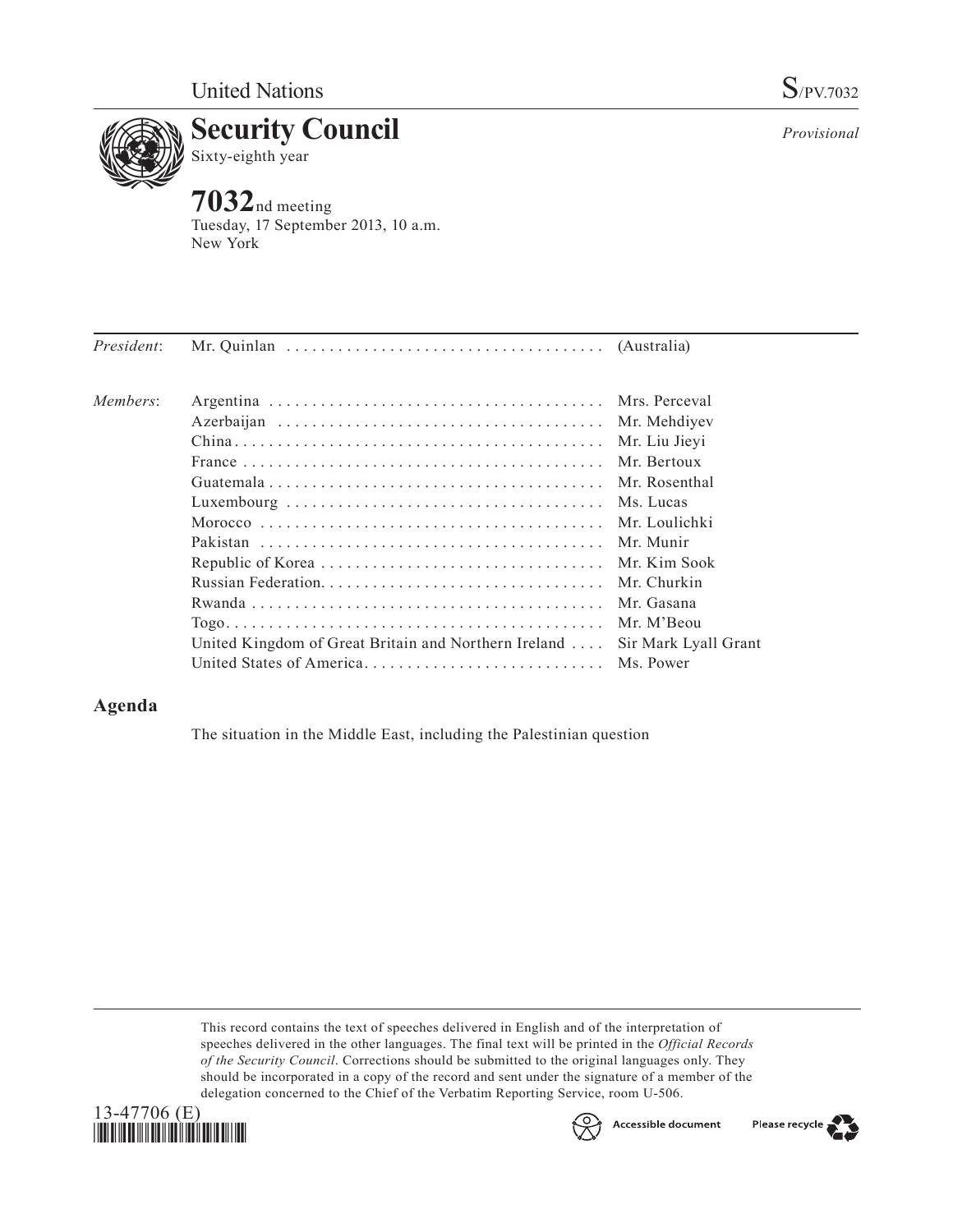*The meeting was called to order at 10.10 a.m.*

## **Adoption of the agenda**

*The agenda was adopted.*

## **The situation in the Middle East, including the Palestinian question**

**The President**: Under rule 39 of the Council's provisional rules of procedure, I invite Mr. Robert Serry, Special Coordinator for the Middle East Peace Process and Personal Representative of the Secretary-General, to participate in this meeting.

The Security Council will now begin its consideration of the item on its agenda.

I give the floor to Mr. Serry.

**Mr. Serry**: Developments in the region remain profoundly troubling, and the Security Council was briefed yesterday by the Secretary-General on the situation in Syria. As those events have already been well covered this month, my briefing today will continue to focus on efforts for renewed peace prospects in the Middle East, which should not be neglected, even against the background of turmoil elsewhere in the neighbourhood.

The resumption on 29 July of direct negotiations with the agreed objective of achieving a peaceful, comprehensive settlement on all final status issues within a nine-month time frame has been widely welcomed. As indicated by Under-Secretary-General Feltman in his horizon briefing on 4 September, the Secretary-General returned from the region encouraged by what he deemed to be a demonstrable seriousness by both President Abbas and Prime Minister Netanyahu to resume direct talks, despite skepticism from their domestic bases, as the only viable path through which a two-State solution may still be achieved.

In a sign of support for the bold decision taken by the leaders, regional and international partners pursued their diplomatic engagement with the parties. United States Secretary of State Kerry, credited for the renewed momentum, met with President Abbas on 8 September in London and Prime Minister Netanyahu on 15 September in Jerusalem. He also continued his regular consultations with members of the Arab League Peace Initiative Follow-up Committee in Paris, as the region's engagement on a solution is vital. On 26 August, Foreign Minister Fahmy visited Ramallah, signalling Egypt's commitment to a comprehensive peaceful settlement to the conflict. The Quartet has lent its full backing to that political initiative, and principals and envoys are scheduled to meet next week.

The negotiating teams have been engaged in several rounds of talks, and we encourage both sides to accelerate and intensify their discussions. It is perhaps understandable that the skeptics continue to question the substance of the talks. However, at this stage, public comments would be counterproductive, and the parties' commitment to not revealing the contents of their sensitive negotiations should be respected as a signal of their resolve to overcome the deep divisions that exist on key issues. There are formidable challenges ahead and they cannot be underestimated.

The international community has long supported the vision of a two-State solution and now has a responsibility to give efforts towards that end a chance. But the onus to sustain an enabling environment lies with the parties. Both should refrain from actions that risk undermining the prospects of negotiations. And we urge them to act responsibly and with restraint. Concurrently, any substantial political initiative must yield early dividends in the immediate period ahead, with tangible improvements to security and socioeconomic conditions for Israelis and Palestinians alike.

In that context, we welcome the decision taken on 8 September by the Israeli Government to increase the number of work permits for West Bank Palestinians by 5,000 to a total of 50,000. Noteworthy too is the agreement between the Israeli and Palestinian agriculture ministries to revive some of the joint committees first formed in the 1990s under the Oslo Accords. We look forward to further such steps that would increase Palestinian and Israeli economic cooperation, ease restrictions on access and movement of Palestinians, and lead to tangible improvements on the ground in both the West Bank and Gaza. In that regard, we hope ongoing discussions will soon produce results.

The foregoing are issues we shall also address in next week's ministerial meeting of the Ad Hoc Liaison Committee for the Coordination of the International Assistance to Palestinians (AHLC), which comes at a more hopeful time. The meeting is expected to discuss a Palestinian economic initiative, developed in close consultation with Quartet Representative Blair and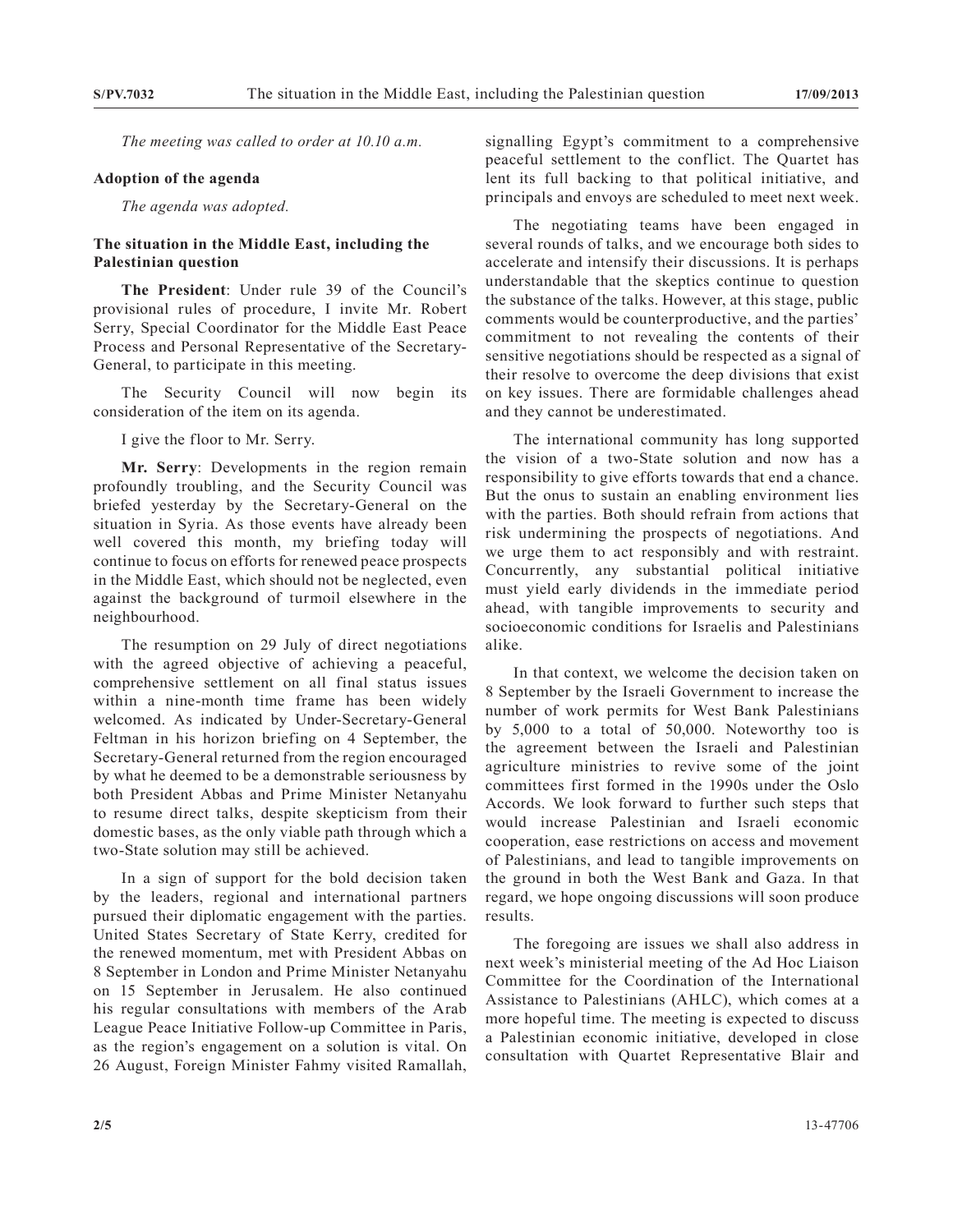United States experts, that should mutually reinforce and complement the political track. The United Nations report to the AHLC highlights steps towards expanding Palestinian economic activity, including in Area C, to improve the lives of Palestinians and increase revenue through taxation for the Palestinian Authority. In the short to medium terms, donors must continue to provide timely and predictable direct budget support.

However, as also highlighted in the reports of the International Monetary Fund and the World Bank, all socioeconomic trends indicate that the status quo is not sustainable absent real political progress, pointing to dire consequences for Israelis and Palestinians alike. We sincerely hope that the resumption of negotiations marks the beginning of closing the gap, renewing hope for a final status agreement in which Palestinians can realize their rightful aspirations for an independent and viable Palestinian State, and Israelis can meet their legitimate security needs and become a full partner in the development of a stable and prosperous Middle East. Another opportunity may not present itself soon.

Stability in the West Bank is all the more critical as talks are ongoing, and parties should exert all efforts to avoid violence. Israeli security forces carried out some 282 operations, during which five Palestinians died in Jenin and Qalandia refugee camps on 20 and 26 August, respectively. We strongly deplore those losses of life, including of one employee of the United Nations Relief and Works Agency for Palestine Refugees in the Near East. Additional clashes took place in early September in the vicinity of refugee camps, as well as at Al-Quds University in Abu Dis. Demonstrations, including against the barrier, also continued, resulting in 32 Palestinian injuries. A total of 169 Palestinians were injured by Israeli forces during this period, including 26 children and six women, while 339 Palestinians were arrested. The Israel Defense Forces (IDF) reported tens of instances of rock and firebomb throwing by Palestinians at Israeli forces, during which five Israeli soldiers were injured.

Israeli security forces announced on 1 September the arrest of two Palestinians of East Jerusalem suspected of planning an explosive attack at a popular mall in West Jerusalem during the Jewish holidays. Their indictment suggests that the terrorist attack was at an advanced stage. The IDF also announced the arrest of a total of 24 Palestinian terror suspects on 2 and 4 September, and the confiscation of weapons, explosives and military equipment. Palestinian security

forces, continuing to work to maintain security in the West Bank, defused a total of 23 unexploded devices.

Settlement activity continued in the West Bank and in East Jerusalem. The construction of settlements is counterproductive and against international law. Clashes between Palestinians and settlers also continued, and reports of settler attacks against Palestinian farmers, including arson of olive trees near Nablus on 11 September, are particularly worrisome as we enter the olive-picking season.

We are monitoring with concern increased tensions in the Old City of Jerusalem, which resulted in clashes with Palestinian worshippers, injuries, arrests and restrictions imposed on Palestinian access to the Haram al-Sharif/Temple Mount compound. Incitement, provocation and violent actions must cease and the sanctity of holy sites of all faiths must be respected.

A total of 33 residential structures were demolished, including of the Bedouin community of Tel al-Adassa in East Jerusalem, leading to the displacement of 176 Palestinians, including 78 children. The ongoing practice of demolishing Palestinian structures that do not have an Israeli-issued permit only highlights the need for Israel to address the urgent housing and development needs of Palestinian communities in Area C and East Jerusalem. Palestinians require access to a fair planning and zoning regime so as not to resort to the building of structures without an Israeli permit, which leads to demolitions. We urge Israel to find a sustainable solution for the Tel al-Adassa Bedouins, most of whom have crossed the barrier into Area C in search of new grazing lands for their herds.

The calm in Gaza was mostly sustained. Two rockets exploded at their launching sites and seven rockets dropped short, landing inside of Gaza and putting its population at risk. Three Palestinian civilians were reportedly injured by Israeli fire on 20 and 30 August while approaching the border area in the north of Gaza. Israeli forces conducted five limited incursions into Gaza, and three improvised explosive devices were detonated during their patrols in the border area. The Israeli navy reportedly fired warning shots at the vicinity of Palestinian fishing boats on several occasions, citing security concerns. There were also reports of the Egyptian navy intercepting Palestinian fishing boats in Egyptian territorial waters. Allegedly, five fishermen were arrested, two of whom were injured.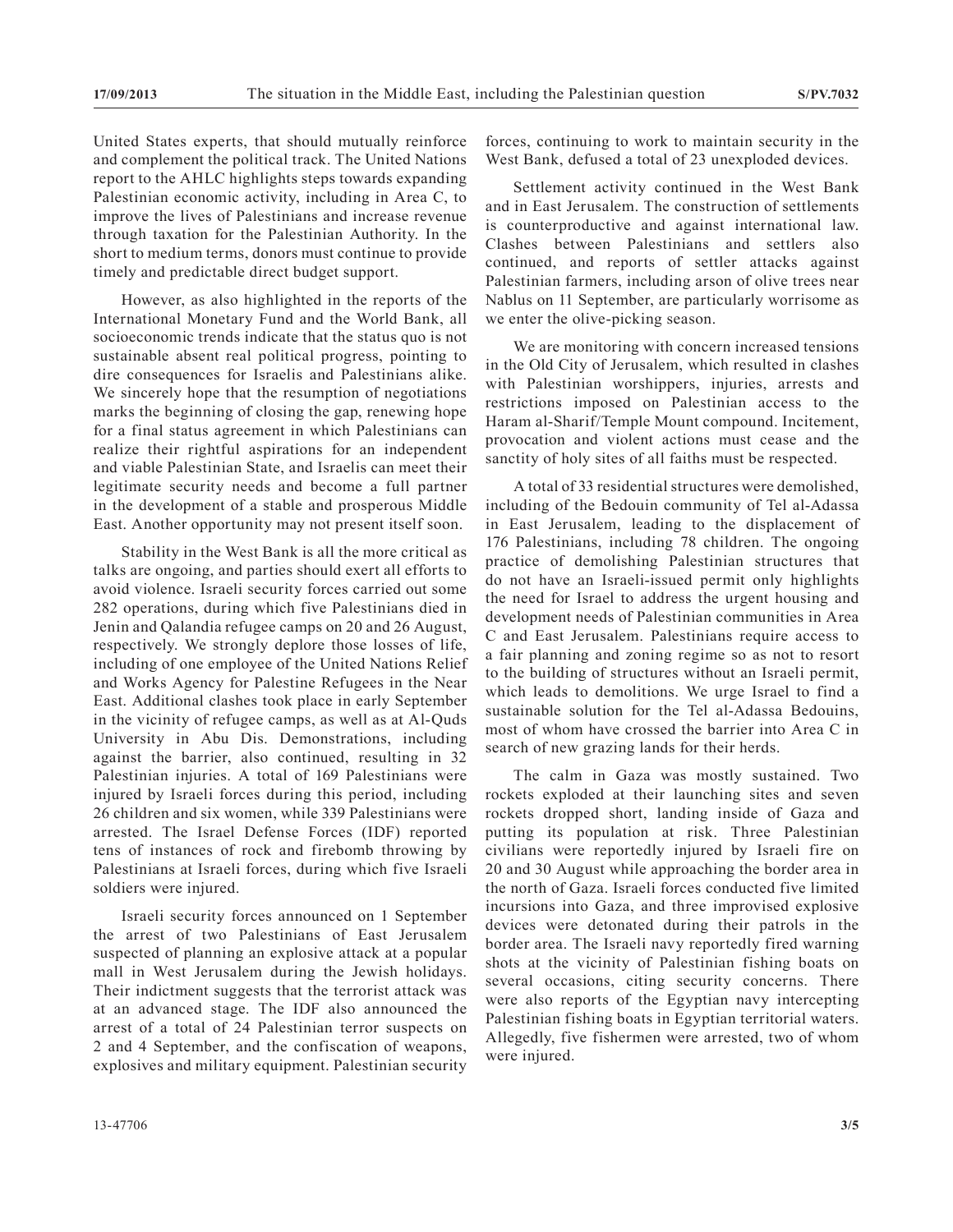Earlier this month, I met with the Egyptian leadership in Cairo, who ascribed great importance to progress in the peace process. The situation in Gaza was central to our discussions. Egypt has intensified military operations in northern Sinai, which included the continued closing of smuggling tunnels. Here, let me condemn the attacks in Rafah on 11 and 16 September, when six Egyptian security personnel were reported killed and 20 injured. Egyptian authorities have today announced that Rafah will be reopened for special cases.

While we fully recognize Egypt's legitimate security concerns and the need to effectively counter illegal activities in the Sinai and around Gaza, including smuggling via tunnels, we are particularly attentive to the potential humanitarian impact on Gaza. As a result of shortages of fuel, the Gaza power plant shut one of three generating turbines. The deficit of around 40 per cent of required electricity in Gaza could adversely impact other essential services, including water, sanitation and health. We continue to work with all concerned parties to ease the humanitarian pressures on Gaza and further increase access through legal crossings into Gaza, in particular of construction materials, fully taking into account legitimate security concerns and previous agreements.

The Gaza Strip remains a high priority for the United Nations, and we welcome the approval of another package of United Nations construction works involving what are still classified as dual-use materials. United Nations construction work in Gaza includes almost 3,000 housing units, 67 schools, eight health clinics, 31 water- and 10 electricity-related structures, and road habilitation, totaling some \$450 million.

On 27 August, a military court in Gaza sentenced two men to death, one on charges of collaborating with Israel and the other for multiple homicides. No dates for the executions were set. I recall High Commissioner Navi Pillay's position on death sentences in Gaza, as well as her concern about ill-treatment and torture during interrogations of persons later sentenced to death.

Turning to Lebanon, there was a further devastating attack on 23 August, when two car bombs exploded outside mosques in the city of Tripoli, killing at least 45 people and injuring more than 200 others. Three Lebanese men and a Syrian were charged in connection with the attack. The Secretary-General strongly

condemned the bombings and called for calm and unity in Lebanon. The Lebanese army and security forces intensified security measures across the country.

There was further cross-border fire from Syria into Lebanon, which caused material damage but no casualties. President Sleiman repeated his calls on all Lebanese parties to disassociate themselves from the conflict in Syria and to respect the Baabda Declaration. Prime Minister-designate Tammam Salam continued his consultations to form a new government.

On 22 August, four rockets were fired from the area of Tyre in southern Lebanon towards Israel, including two that landed in Israeli communities. The Abdallah Azzam Brigade claimed responsibility for the launch. The Lebanese authorities condemned the attack and have now detained two suspects. The Israel Defense Forces carried out a retaliatory strike on 23 August in the area of Naameh, south of Beirut. The Secretary-General urged all concerned to fully adhere to resolution 1701 (2006), cooperate with the United Nations Interim Force in Lebanon and respect the cessation of hostilities.

On the Golan, the security situation remains volatile, with heavy clashes between the Syrian Arab Armed Forces and armed members of the opposition continuing inside the area of separation. The military activities in the area of separation have the potential to escalate the situation between Israel and the Syrian Arab Republic and jeopardize the ceasefire. On 12 September, during heavy clashes between the Syrian Arab Armed Forces and armed members of the opposition near United Nations observation post 54, five artillery shells and one tank shell landed on the Alpha side. There was no retaliation from the Israel Defense Forces.

In conclusion, last week marked 20 years since the signing of the Oslo accords. Twenty years of endless negotiations, prolonged occupation, terror and conflict have deeply affected perceptions and expectations within both Israeli and Palestinian societies and undermined the belief that peace is possible, even if the majority still favours a two-State solution. We do not underestimate the challenges ahead or the momentous efforts required to sustain and successfully conclude negotiations within the prescribed time frame.

And yet, 20 years of peace efforts have also demonstrated that fair, reasonable and legitimate solutions can be found for the key issues dividing the